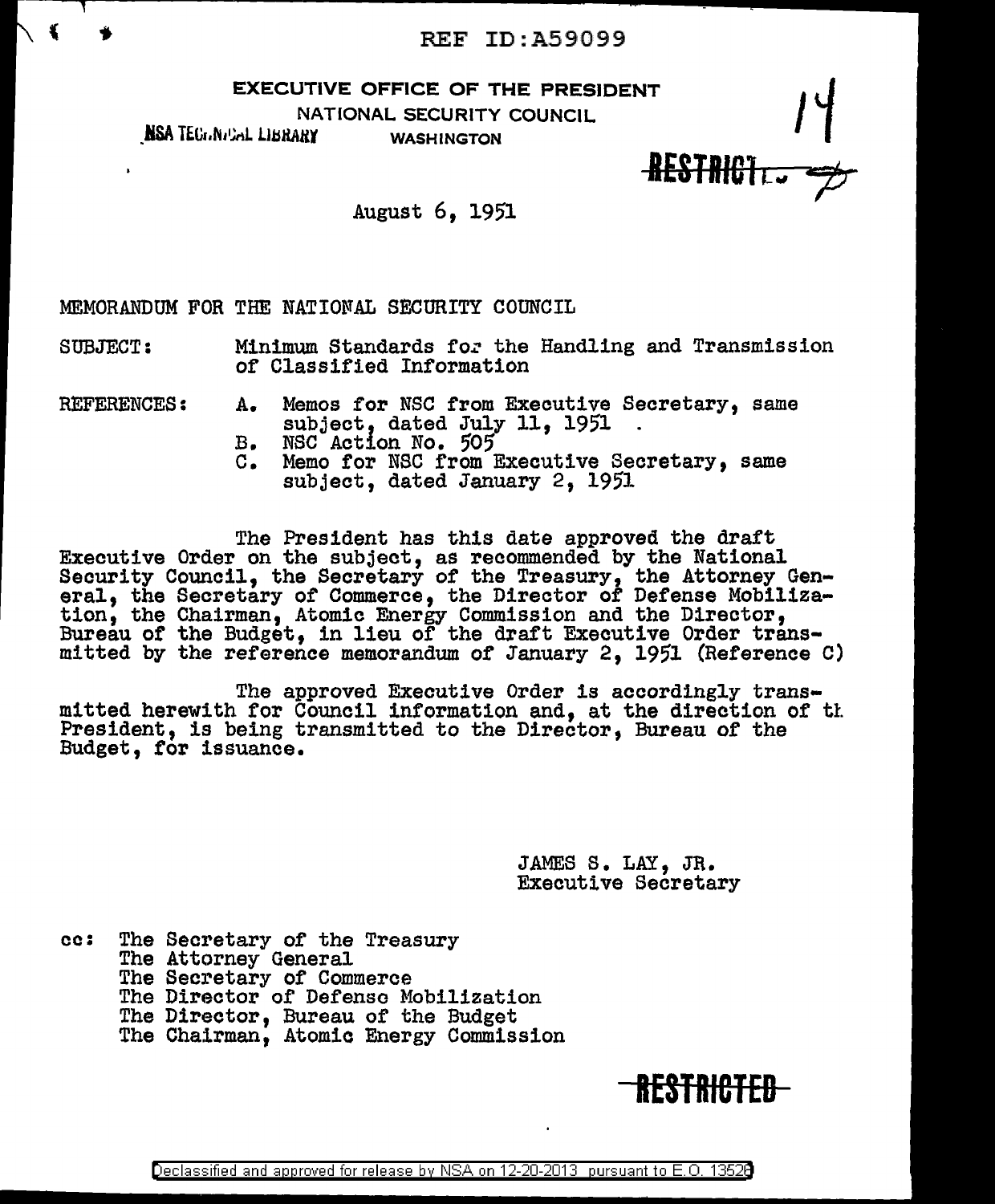RESTRICTED

August 3, 1951

#### EXECUTIVE ORDER

 $\mathcal{L}^{\text{max}}(\mathcal{L})$ 

PRESCRIBING REGULATIONS ESTABLISHING MINIMUM STANDARDS FOR THE CLASSIFICATION, TRANSMISSION AND HANDLING OF OFFICIAL INFORMATION RELATING TO THE SECURITY OF THE NATION.

WHEREAS it is necessary, in order to protect the national security of the United States, to establish a system for the safeguarding of official information, the unauthorized disclosure or which would or could harm, tend to impair or otherwise threaten the security of the nation; and

WHEREAS it is desirable and proper that the minimum standards for procedures, designed to protect the national security against such unauthorized disclosure, should be uniformly applicable to all departments and agencies of the Executive Branch of the Government and should be known to and understood by those who deal with the Federal Government; and

WHEREAS the furnishing of full information to the public about government activities will be enhanced by the clear identification of those matters whose safeguarding is required by national security;

NOW,THEREFORE, I, by virtue of the authority vested in me by the Constitution and statutes, as President of the United States, hereby prescribe the following regulations establishing minimum standards for the classification, transmission and handling of classified security information within the Executive Branch of the Federal Government for the purpose of safeguarding against unauthorized disclosure of official information upon which the security of the nation rests or depends.

These regulations shall be applicable throughout the Executive Branch of the Government to the extent not inconsistent with law. Nothing in these regulations shall be construed to replace, change, or otherwise be applicable with respect to any material or information protected against disclosure by any statute. Nothing 1n these regulations shall be construed to authorize the dissemination, release, handling or transmission or classified information contrary to the provisions of any law, Executive Order, or Presidential directive which restricts the dissemination, release, handling, or transmission of such information.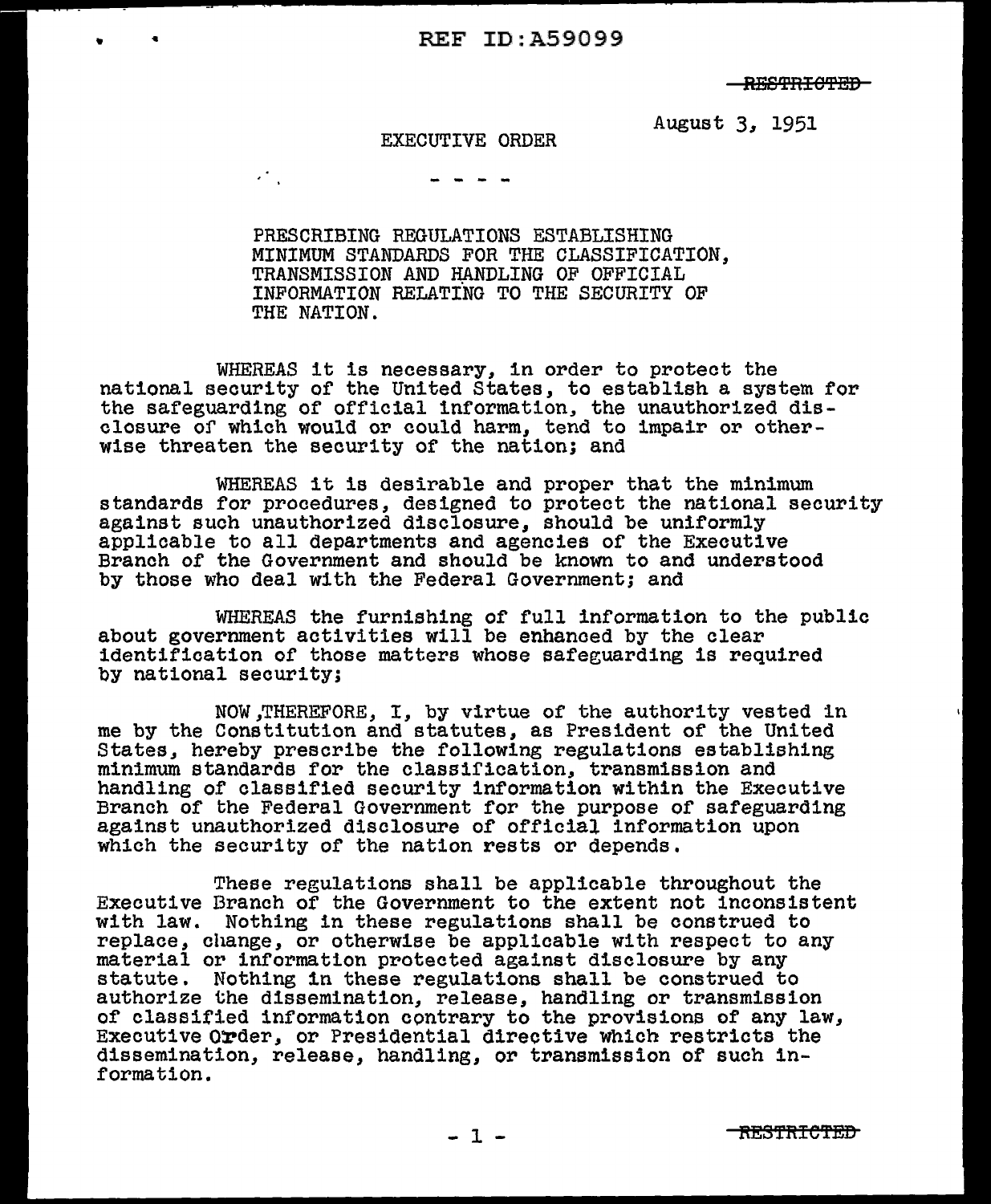These regulations shall take effect thirty days after publication in the Federal Register and I call upon all citizens of the United States who may have cause to know about or have access to classified information, to observe the same standards and to join with the Federal Government in a concerted and continuing effort to prevent disclosure, to those who are inimical to the interests of the United States, of information the dissemination of which to such persons would be detrimental to the security of our nation.

#### $PART I - - GENERAL$

1. PURPOSE - The sole purpose of these regulations is to provide minimum standards for identifying and protecting information the safeguarding of which is necessary in order to protect the national security.

2. SCOPE - These regulations shall apply only to classified security information as defined in paragraph 5 of exassified security information as defined in paragraph  $\frac{1}{2}$  or Part II hereof, and the terms "classified security information," 's curity classification," "classify," "declassify," "downgrade," "upgrade," "appropriate classifying authority" and "marking" apply or relate only to official information of the United States apply or relate only to official information of the United States Government which requires safeguarding in order to protect the national security.

3. CATEGORIES OF CLASSIFIED SECURITY INFORMATION - There shall be four categories of classified security information which, in descending order or importance to national security, shall carry the following designations: "Top Secret"; "Secret" "Confidential"; and "Restricted'; in addition to being specifically identified as "Security Information." No other classification or classifications shall be used to designate classified security information.

4. NON-SECURITY INFORMATION - Nothing in these regula-<br>tions shall apply to information, official or otherwise, not requiring the special procedural safeguards provided by these regulations in the interest of the security of our nation. The use of any one of the four security classifications herein prescribed, combined with the identification "Security Information," shall be strictly limited to classified security information. Nonsecurity information distributed in advance of a release date for official use or for analysis by any individual or group of individuals shall not, after the effective date of this order, be given a security classification but may be so marked as to indicate that general release is not authorized prior to a specified date or occasion.

**RESTRICTED**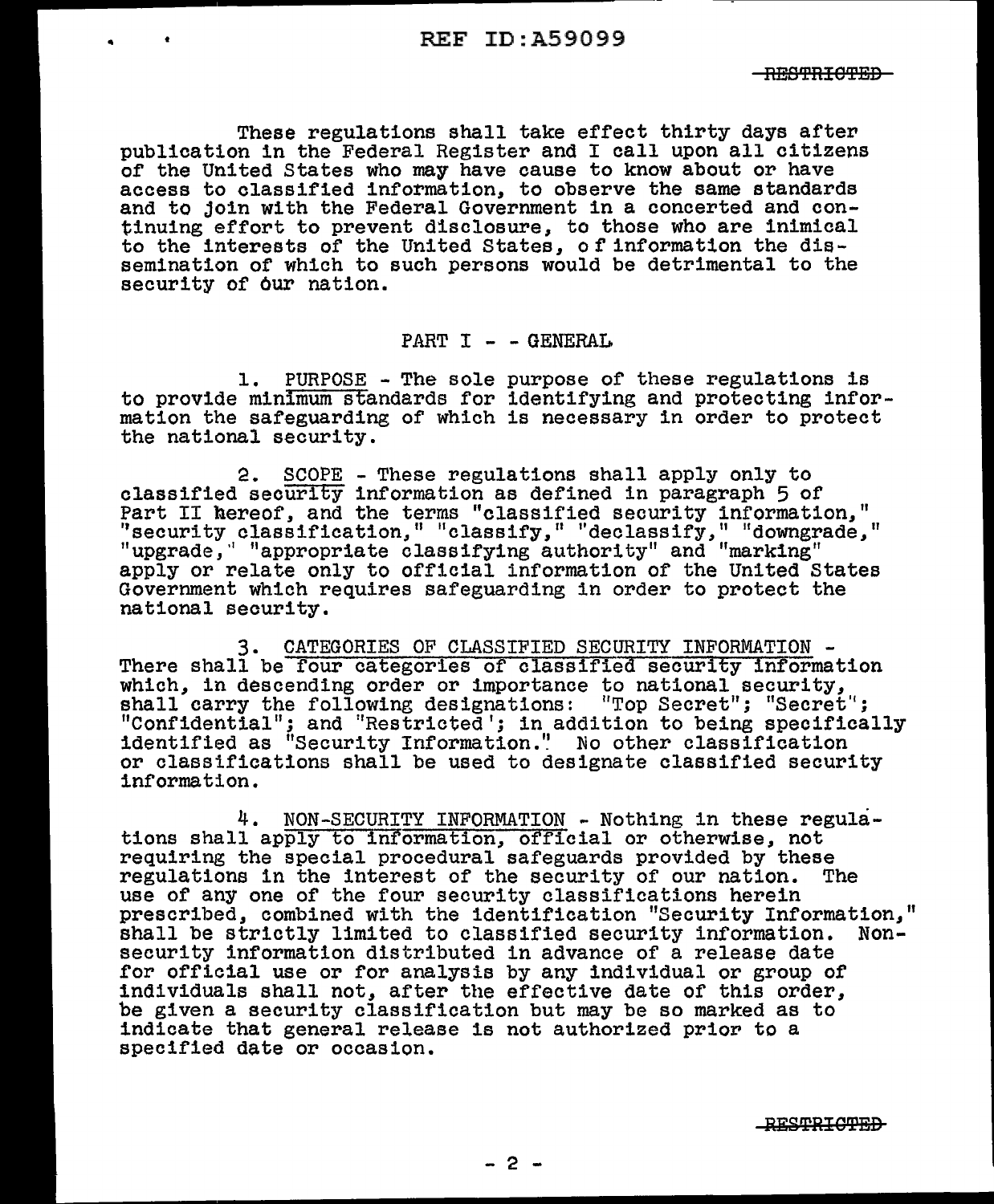#### PART II -- DEFINITIONS

5. CLASSIFIED SECURITY INFORMATION - The term "classified security information" as used herein means only official information the safeguarding of which is necessary in the interest of national security.

6. INFORMATION - The term "information" as used herein means knowledge which can be communicated, either orally or by means of material.

7. MATERIAL - The term "material" as used herein means any docurnent, product or substance on or in which information may be recorded or embodied.

8. DOCUMENT - The term ''document" as used herein means any recorded informatfon regardless of its physical form or characteristics, and includes but is not limited to the following: (1) written material whether handwritten, printed, or typed; (2) all painted, drawn or engraved material; (3) all sound or voice recordings; (4) all printed photographs and exposed or printed film, still or moving; and (5) all reproductions of the foregoing by whatever process.

9. PRODUCT AND SUBSTANCE - The terms "product" and "substance" as used herein mean any item of material (other than documents) from which information may be obtained; apply to items in all stages of development, processing or construction and include elements, ingredients, components, accessories, fixtures, dies, models and mock-ups associated with such items.

10. AGENCY - The term "agency" as used herein means any department or establishment within the Executive Branch, including any government corporation that is operated as an instrumentality of the Federal Government.

11. UNCLASSIFIED INFORMATION - The term "unclassified information" as used herein means information not requiring the procedural safeguards provided by these regulations and therefore not included in one of the aforementioned security classifications.

12. CRYPTOGRAPHIC SYSTEM - The term "cryptographic system" as used herein means any document, product or method employed to change information from plain language form to unintelligible form or to change the resulting cryptographed information into plain language form.

13. SERIAL MATTER - The term "serial matter" as used herein means that to which a serial number is assigned and which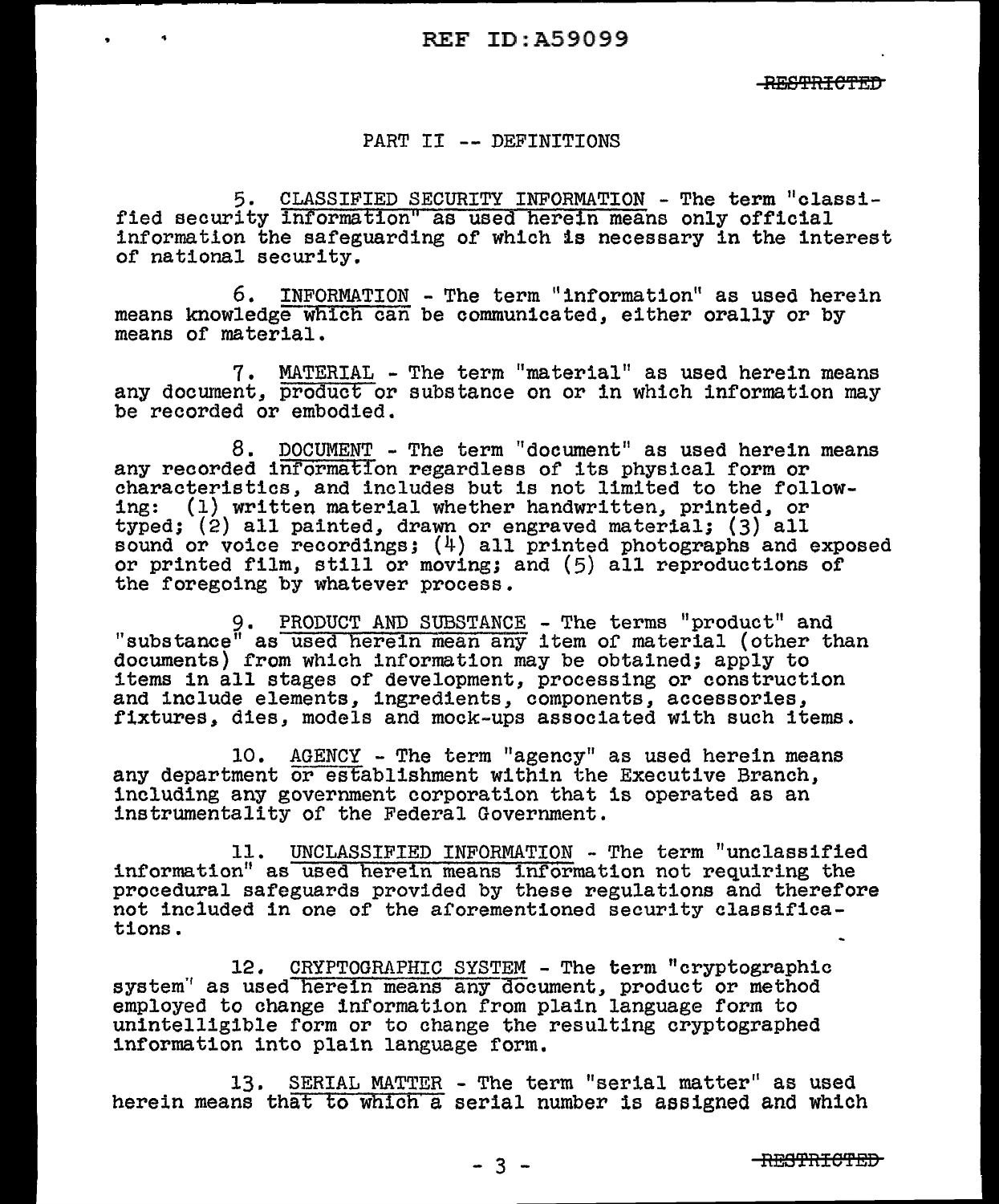is accounted for at prescribed intervals and upon specified occasions.

14. TELEGRAM - The term "telegram" as used herein means any document recording information for transmission by telegraph, telephone, cable, radio or other electrical means of transmission.

15. CLASSIFY - The term "classify" as used herein means to assign information to one of the four security classification categories after determination has been made that the information requires the security protection provided by these regulations.

16. SECURITY CLASSIFICATION - The term "security classification" as used herein means the category into which information falls after being classified as specified in paragraph 3 of Part I hereof. Extreme care shall be exercised to insure that a particular security classification is assigned only to such information as requires the degree of protection made applicable by these regulations to that classification.

17. DECLASSIFY - The term "declassify" as used herein means to remove the security classification.

18. DOWNGRADE - The term "downgrade" as used herein means to assign a lower security classification than that previously assigned.

19. UPGRADE - The term "upgrade" as used herein means to assign a higher security classification than that previously assigned.

#### 20. APPROPRIATE CLASSIFYING AUTHORITY

a. 'In General. The term "appropriate classifying authority" as used herein means the head of the originating agency and those whom he has authorized to classify, declassify, upgrade or downgrade information pursuant to these regulations.

b. Material Officially Transferred from Originating<br>Agency to Another Agency. In the case of information transferred,<br>by operation of law or by Executive Order, from one agency to another for the latter's use and as part of its official files as distinguished from transfers merely for purposes of storage, the receiving agency shall be deemed to be the "appropriate classifying authority" for all purposes under these regulations.

c. Material of Defunct Agency Not Officially Transferred to Another Agency. When any agency has in its possession, on the effective date of these regulations, any classified security information which is then, or thereafter becomes, five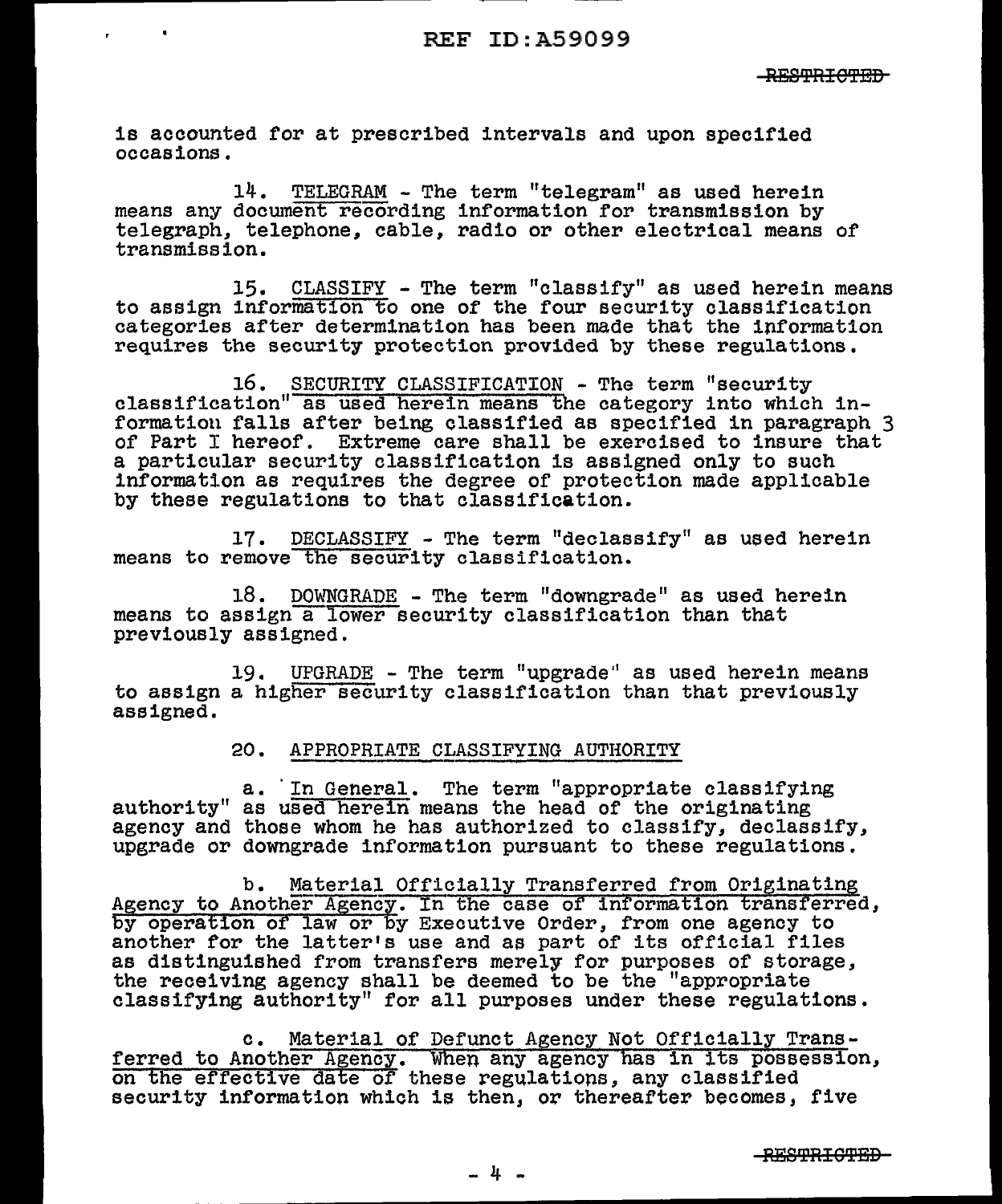years old and it appears (1) that such information originated in an agency which has since become defunct and whose records, files and other material have not been officially transferred to another agency within the meaning of subsection "b" above, or (2) that it is impossible for the possessing agency to identify the originating agency, and (3) a review of the information indicates that it should be downgraded or declassified, the said possessing agency shall have power under these regulations to declassify or downgrade such information. If it appears probable that another agency may have a substantial interest in the question whether the security classification of' any particular information should be maintained, the possessing agency shall not exercise the power conferred upon it by this subsection until thirty days after the possessing agency has notified such other agency of the nature of the information and of its intention to declassify or downgrade the same. During the thirty-day period the other agency may, if it so desires, express its objections to declassifying or downgrading the particular information, but the power to make the ultimate decision shall reside in the possessing agency.

21. MARKING - The term "marking" as used herein means the physical ac€ of indicating on classified security information the assigned classification or change therein.

22. RECORD MATERIAL - The term "record material" as used herein means all books, papers, maps, photographs, or other documentary materials, regardless of physical form or characteristics, made or received by an agency of the United States Government in pursuance of Federal law or in connection with the transaction of public business and preserved or appropriated for preservation by that agency or its legitimate successor as evidence of the organization, functions, policies, operations, decisions, procedures, or other activities of any agency of the Government, or because of the informational value of the data contained therein.

23. NON-RECORD MATERIAL - The term "non-record material" as used herein means extra copies and duplicates the use for which is essentially temporary; shorthand notes, used carbon paper; preliminary drafts; and other material of similar nature.

#### PART III -- RESPONSIBILITIES

#### 24. ALL PERSONNEL IN THE EXECUTIVE BRANCH

a. The responsibility for the protection, pursuant to these regulations, of classified security information shall rest upon each individual in the Executive Branch having knowledge thereof, no matter how that information was obtained.

 $-RESPRICPED-$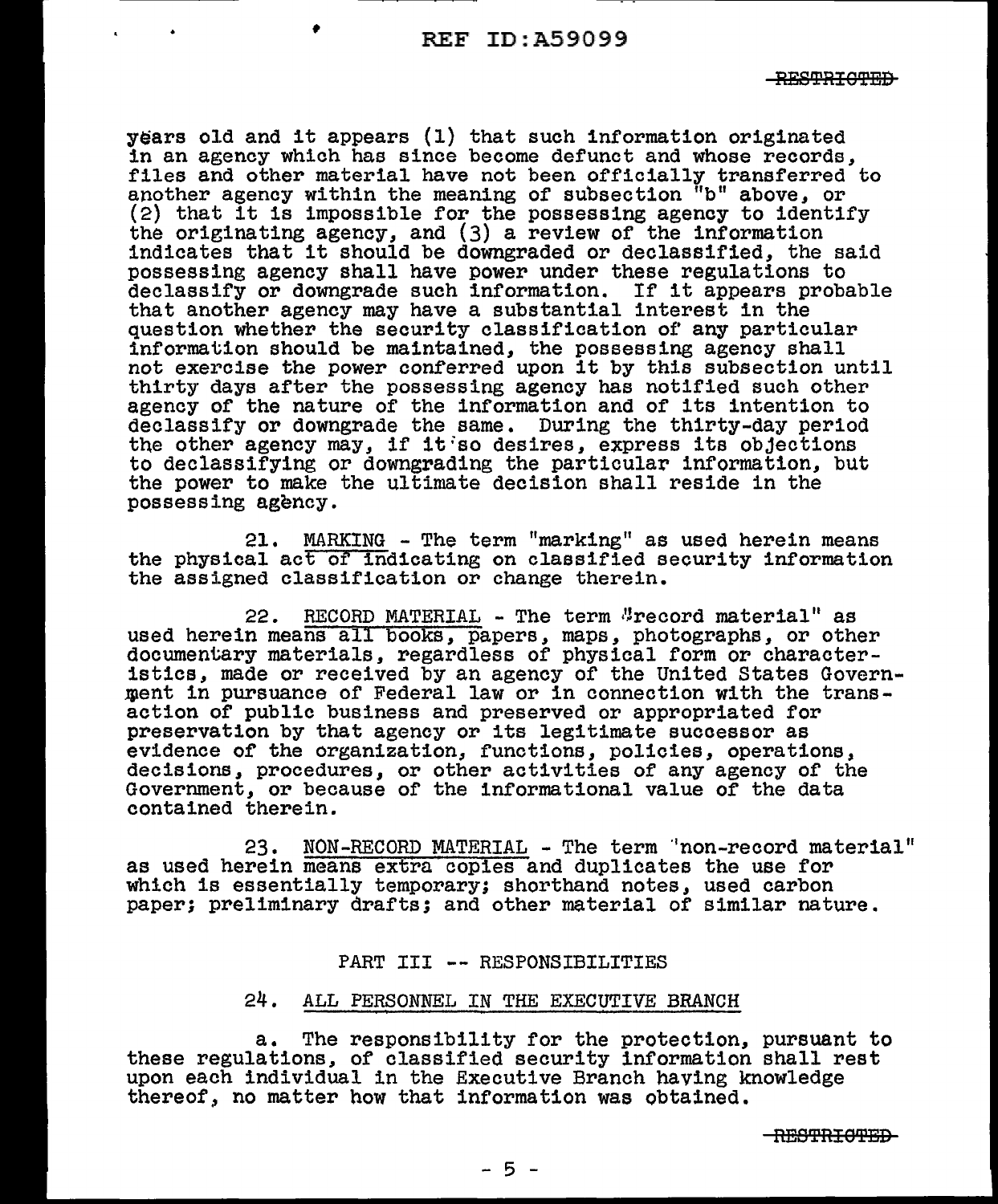b. Each individual in the Executive Branch shall be directly responsible for familiarizing himself with and adhering to all regulations applicable to him which are issued for the protection of classified security information.

25. AUTHORITY FOR HEADS OF AGENCIES TO DELEGATE - The head of an.agency may delegate the performance or any or all of the functions charged to him herein, but the ultimate responsibility for the safeguarding of classified security information within the agency shall remain with and rest upon the head of the agency, including:

a. Such additional instructions on the safeguarding of classified security information as requirements of his agency may dictate;

b. Security of his agency's messenger-courier systems for transmission of classified security information;

c. Authorization of appropriate officials within his agency to assign information to the proper security classification under these regulations. Authorizations to classify security under these regulations. Authorizations to classify security information as 11Top Secret" or "Secret" shall be held to the minimum necessary for the performance or required activities, and shall be maintained at a high level within the agency. The authorizationsto classify security information aa "Top Secret" shall be substantially more limited in number than those for "Secret" and shall be restricted to those officials whose functional requirements are such that they must have that authority;

d. Designation of those authorized to receive "Top Secret" security information;

e. Designation of officials responsible for "Top Secret" security information control.;

f. Designation of individuals to be responsible for the security programs in the various organizational units of the agency;

g. Appropriate investigation and clearance of personnel who are to have access to classified security information;

h. Maintenance within his agency of a continuing review of the uso of security classifications to insure uniform and proper application;

1. Procedures governing dissemination of classified security information outside his agency;

<del>-RESTRICTED</del>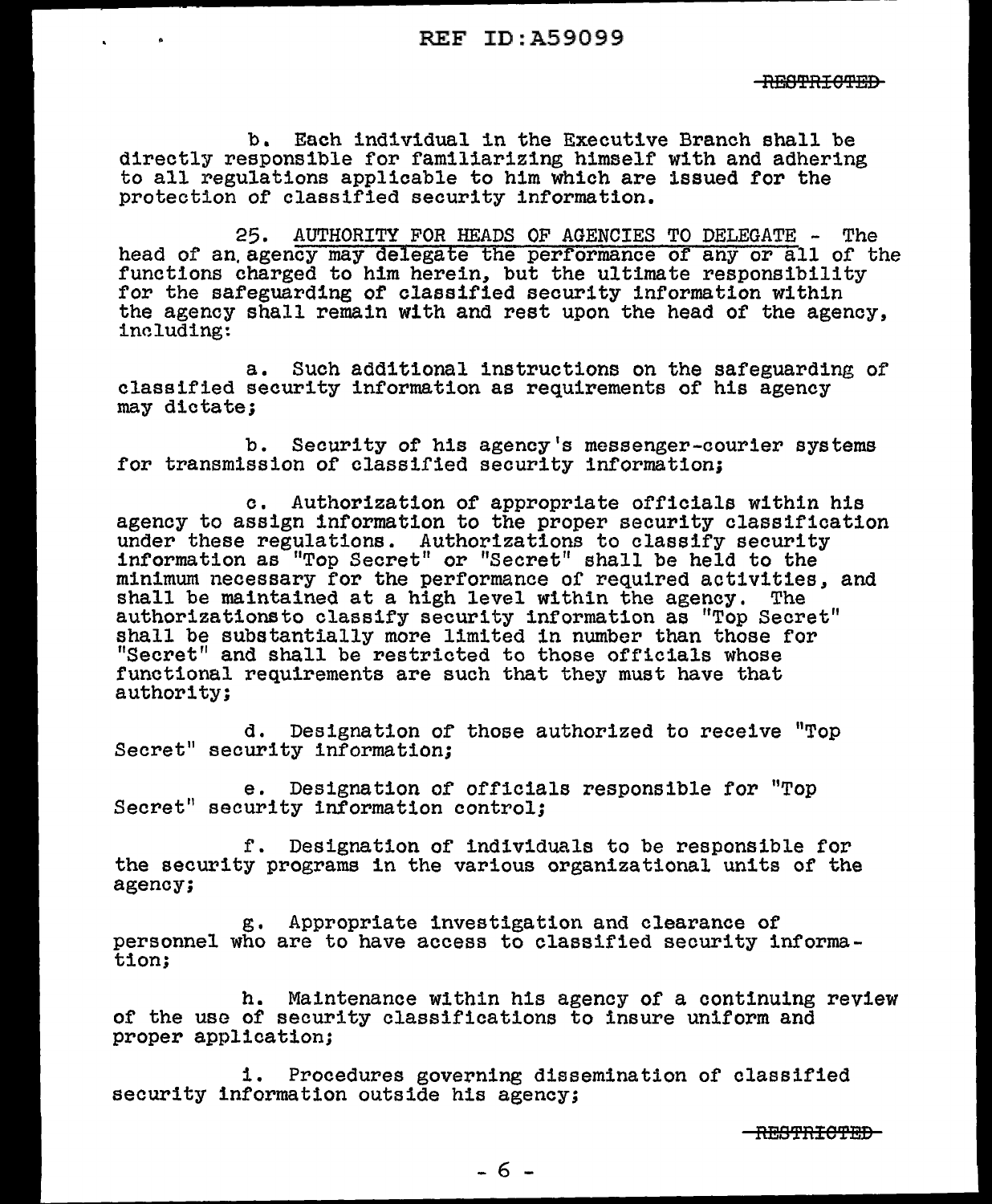j. Procedures governing changes 1n security classification and the destruction of classified security information;

k. Thorough indoctrination of all individuals of his agency in security regulations and procedures;

1. Issuance of additional instructions pertaining to communications security, serial matter, Restricted Data (as hereinafter used) and other subjects requiring additional regula-<br>tions.

### PART IV

#### RULES GOVERNING SECURITY CLASSIFICATION,

UPGRADING, DOWNGRADING, AND DECLASSIFICATION

#### 26. GENERAL CLASSIFICATION PRINCIPLES

a. Uniformity of application of classification. Uniformity of application of classification shall be a requirement for the proper safeguarding of classified security information. In accordance with paragraphs 3 and 4 of Part I hereof, in order to preserve the integrity of the security classifications "Top Secret," "Secret," "Confidential," and "Restricted," when combined with the identification" Security Information," these classifications shall be used only for the purpose or identifying information which must be safeguarded to protect the national security.

b. Use of Lowest Consistent Classification. To avoid over-classification and depreciation of the importance of properly classified security information and to avoid unnecessary delay in the handling and transmission of documents and other material, information shall be assigned the lowest security classification consistent with its proper protection. Use of the classification "Top Secret" combined with the identification "Security Information," shall be held at an absolute minimum. Such classification shall be given only to information which plain- ly requires the highest degree of protection in the interest of national security. The major criterion for the assignment of this classification shall be recognition of the fact that unauthorized disclosure of information so classified would or could cause exceptionally grave danger to the national security. The classification "Secret" combined with the identification "Security Information" shall be given only to information which requires<br>extraordinary protection in the interest of national security.<br>The classification "Confidential" combined with the identification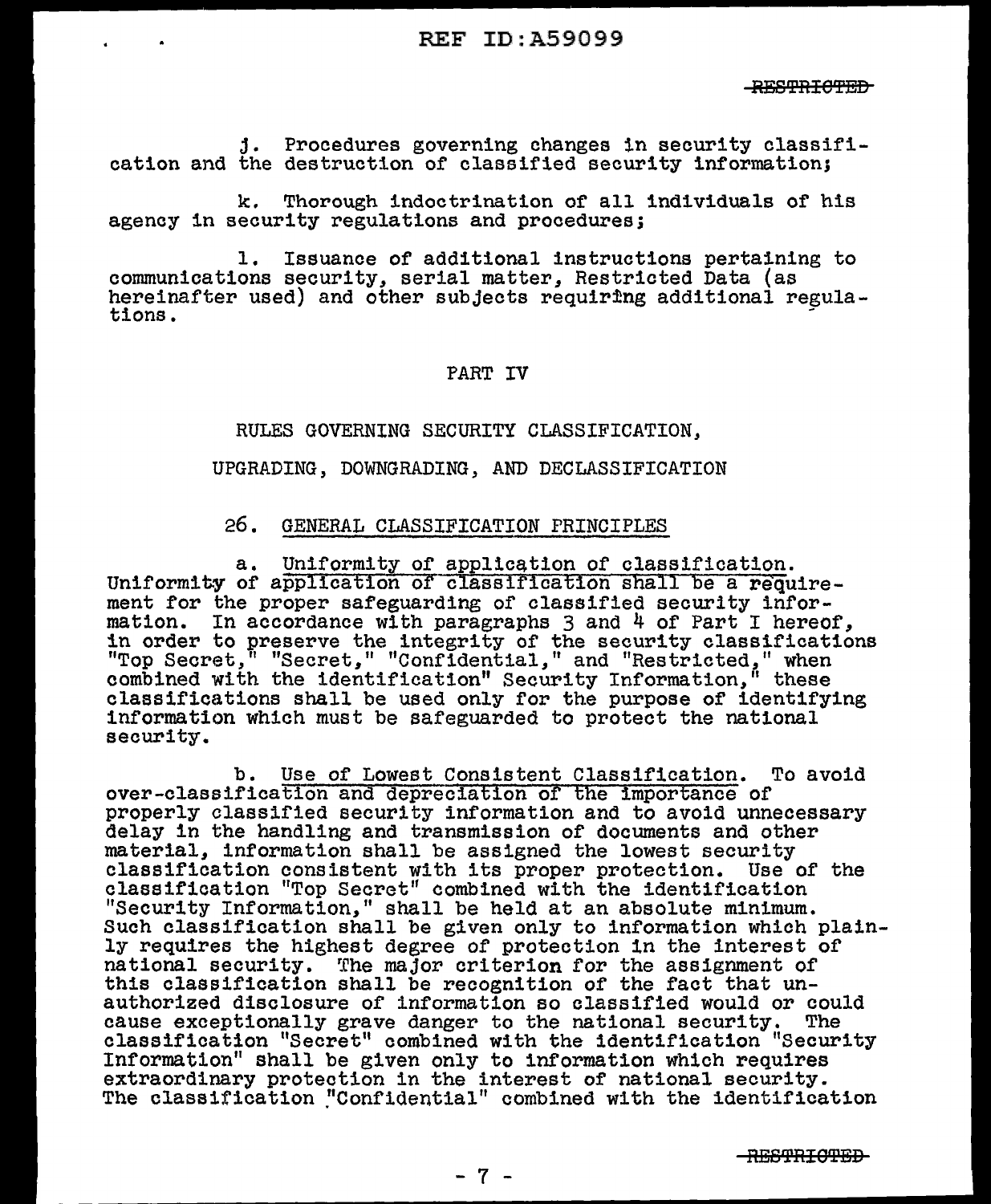"Security Information" shall be given to such information as requires careful protection in order to prevent disclosures which might harm national security. The classification'': "Restricted" combined with the identification "Security Information" shall be applied to information having such bearing upon national security as to require protection against unauthorized use or disclosure, particularly information which should be limited to official use.

c. Special Statutory use of term "Restricted Data." The term "Restricted" as used herein shall not be confused with the term "Restricted Data,," defined in the Atomic Energy Act of August 1, 1946 (60 Stat. 766, c. 724, Sec. 10(b) (1); 42 USC Sec.  $1810(b)$  (1)) as follows:

> "The term 'Restricted Data' as used in this section means all data concerning the manufacture or utilization of atomic weapons, the production of fissionable material, or the use of fissionable material in the production of power, but shall not include any data which the Commission from time to time determines may be published without adversely affecting the common defense and security."

Nothing in these regulations shall be construed to authorize the classification, downgrading or declassification of "Restricted Data." except by the Atomic Energy Commission in conformity with the provisions of the Atomic Energy Act.

#### 27. SPECIAL CLASSIFICATION RULES

a. Change in Classification of Information. No change shall be made in the assigned classification of security information without the consent of the appropriate classifying authority; extracts from or paraphrases of classified documents shall likewise be maintained in the assigned security classification unless the consent of the appropriate classifying authority to downgrade or declassify such extract or paraphrase is secured or unless the agency making such extracts knows positively that they bear a security classification lower than that of the document from which extracted or that they are not classified.

b. Classified Telegrams shall not be referred *to,*  extracted from, paraphrased, downgraded, declassified and disseminated except in accordance with special regulations issued by the head or the originating agency.

Classified telegrams transmitted over cryptographic systems shall be handled in accordance with the regulations or the transmitting agency.

c. Information Originated by a Foreign Government. Information of a classified nature within the meaning of these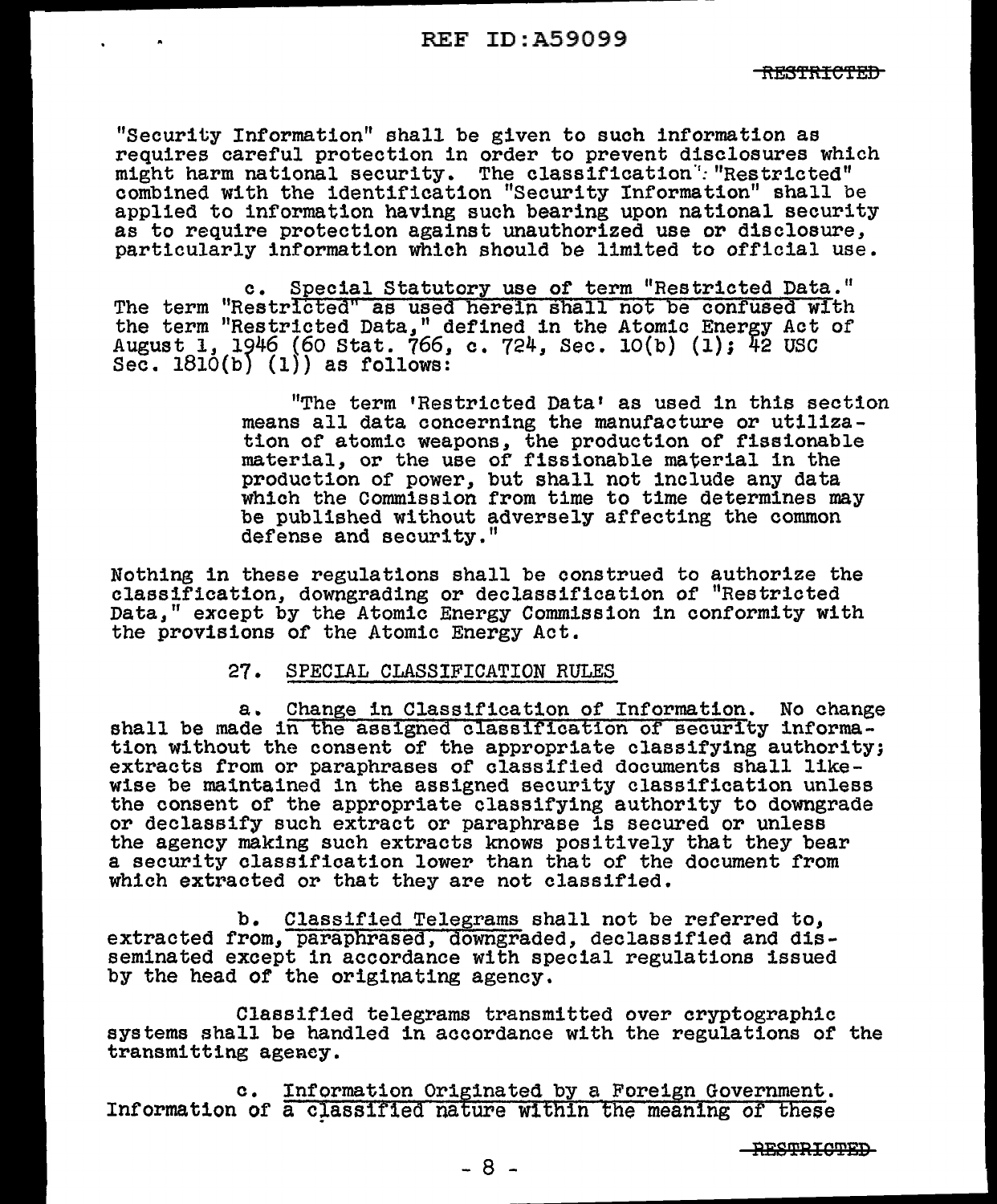#### $-FFRPPTTGPRD-$

regulations, originated by a foreign government and furnished to the United States by that government, shall be assigned a security classification which will assure a degree of protection equiva- lent to or greater than that required by the originating government.

d. Documents in General. Documents shall be classified according to their own content and not necessarily according to their relationship to other documents. References to classified material which do not reveal classified security information shall not be classified.

e. Physically Connected Documents. The classification of a file or group of physically connected documents shall be at least as high as that of the most highly classified document therein. Documents separated from the file or group shall be handled in accordance with their individual security classification.

f. Multiple Classification. A document, product, or substance shall bear a classification at least as high as that of its highest classified components. The document, product or substance shall bear only one over-all security classification, notwithstanding that pages, paragraphs, sections, or components may bear different classifications.

g. A Letter Transmitting Security Information shall be classified at least as high as its highest classified enclosure.

# 28. UPGRADING

a. When information is upgraded, the appropriate classifying authority shall, so far as possible, notify all addressees to whom the information was originally transmitted.

b. If the recipient or information believes that its assigned classification is not sufficiently protective, he shall safeguard it in accordance with the classification he deems appropriate and shall bring his reasons for such belief to the attention of the appropriate classifying authority with a request for upgrading.

#### 29. DOWNGRADING AND DECLASSIFICATION.

a. Automatic. Wherever practicable, the classifying<br>official shall place a notation on classified material, except<br>telegrams, that after a specified event or date, or upon removal of classified enclosures the material will be downgraded or declassified.

b. Non-automatic. The appropriate classifying authority may downgrade or declassify security information when circum-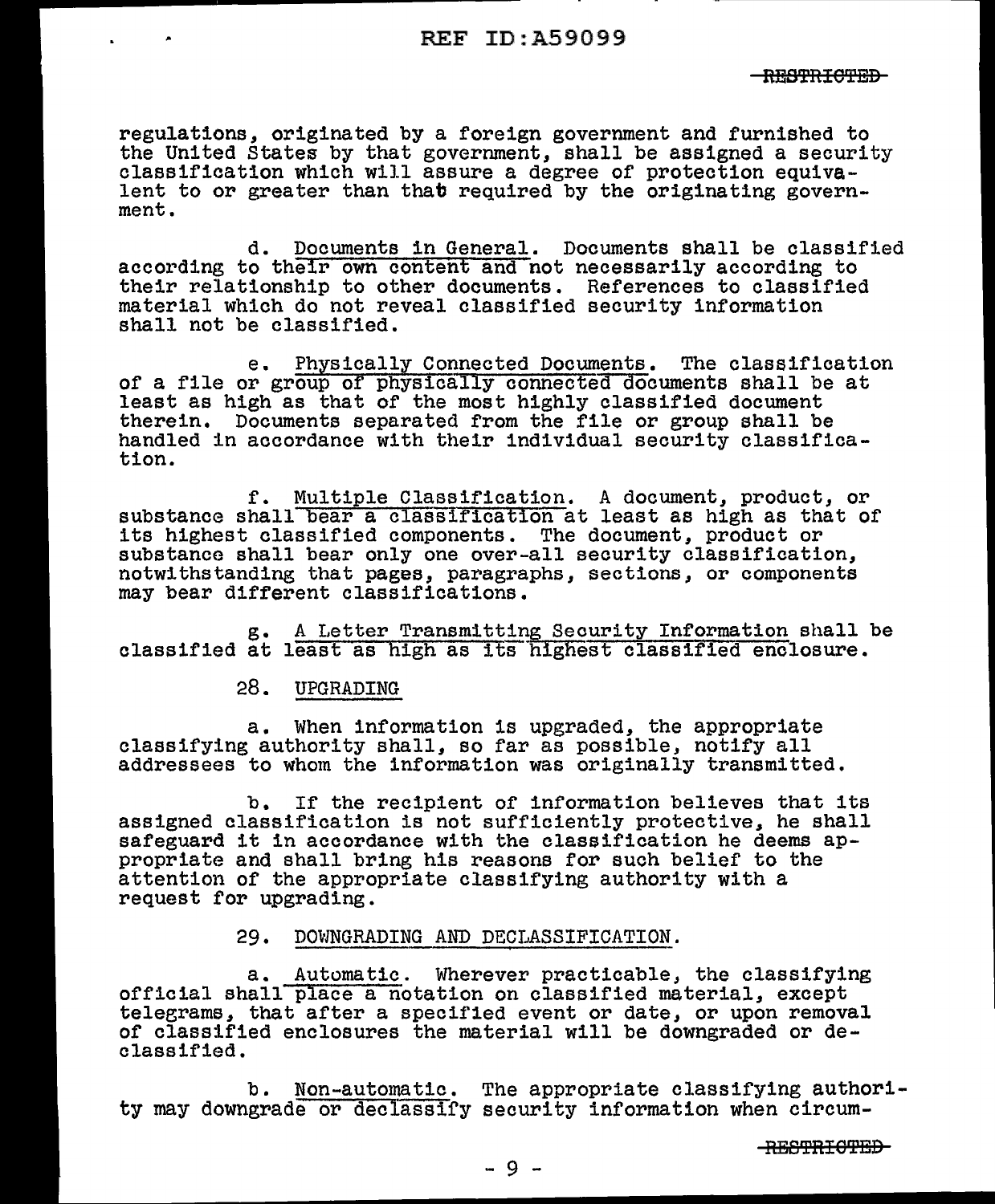d'unces no longer warrant its retention in its original classifi-<br>cation. When such information is downgraded or declassified the when such information is downgraded or declassified the custodian of the record material, in the case of a document, or the custodian of the products or substances shall be so informed; and, when practicable, the other recipients or the material shall be similarly advised.

c. Review of Assigned Classifications. It shall be the responsibility and obligation of every government official to keep classified security information in his custody constantly under review, and to initiate action toward downgrading or declassification as soon as conditions warrant.

#### PART V

#### DISSEMINATION OF CLASSIFIED SECURITY INFORMATION

30. GENERAL - The safeguarding of classified security<br>information pursuant to these regulations shall be the responsi-<br>bility of every individual having custody thereof, but no person<br>shall be entitled to knowledge or poss classified security information solely by virtue of his office or position.

Classified security information shall not be discussed with or in the presence of unauthorized persons, and the latter shall not be permitted to inspect or have access to such information.

The head of each agency shall establish a system for controlling the dissemination of classified security information, adequate to the needs of his agency.

#### 31. LIMITATIONS ON DISSEMINATION.

a. Within the Executive Branch. The dissemination of classified security information shall be limited to persons whose official duties require knowledge of such information. Special measures shall be employed to limit the dissemination of "Top Secret" security information to the absolute minimum. Only that portion of "Top Secret" security information necessary to the proper planning and appropriate action of any organiza- tional unit or individual shall be released to such unit or individual.

b. Outside the Executive Branch. Classified security information shall not be disseminated outside the Executive Branch by any person or agency having access thereto or knowledge thereof except under conditions and through channels authorized

-RESTRIGTED-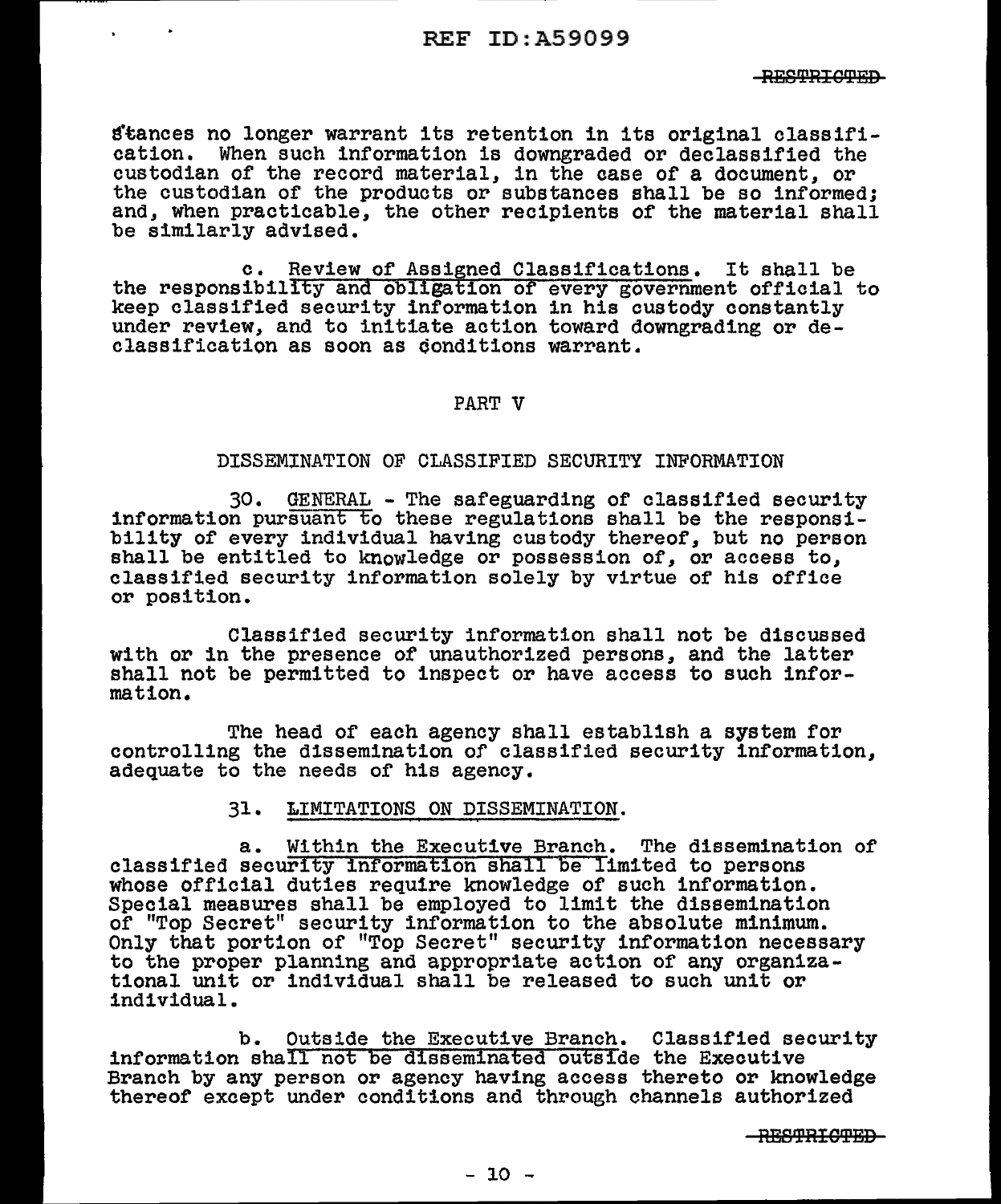by the head of the disseminating agency, even though such person or agency may have been solely or partly responsible for its production.

c. Information Originating in Another Agency. Except as otherwise provided by Section 102 of the National Security Act of July *26,* 1947, c. 343, 61 Stat. 498, as amended, 50 USC Sec. 403, classified security information originating in another agency shall not be disseminated outside the receiving agency without the consent of the originating agency.

Documents and material, containing security information, which are classified "Top Secret" and "Secret" shall not be reproduced without the consent of the originating agency.

d. Telephone Conversations. Classified security information shall not be revealed over the telephone, except that the head of an agency may permit the practice of so discussing security information classified as "Restricted" which originated within his own agency.

32. LOSS OR SUBJECTION TO COMPROMISE. Any person in the Executive Branch who has knowledge of the loss or possible subjection to compromise of classified security information shall promptly report the circumstances to a designated official of his agency, and the latter shall, take appropriate action forthwith, including advice to the originating office or agency.

#### PART VI

#### RULES GOVERNING HANDLING OF CLASSIFIED

SECURITY INFORMATION (Including Marking, Transmission, Storage,<br>and Destruction)

33. MARKING - After determination of the classification to be assigned, classified security information shall be marked in accordance with the procedures herein set forth. In order to identify classified security information and to distinguish it from non-security information, classified security material must always be clearly marked with the words "Security Information" in addition to its assigned security classification.

#### a. Documents

(1) Bound Documents. The assigned security classification on bound documents, such as books or pamphlets, the pages of which are permanently and securely fastened together, shall

-RESTRICTED-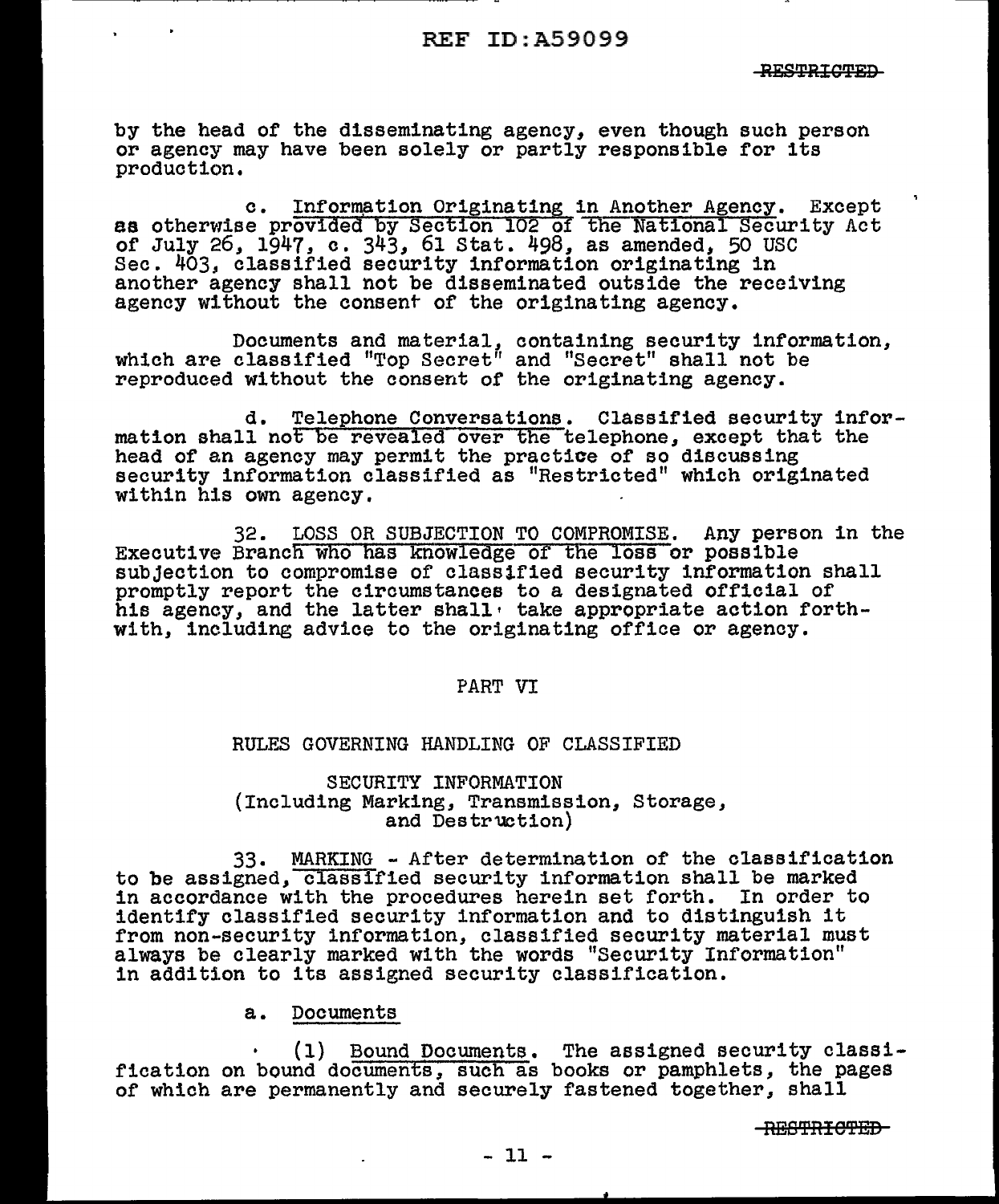be conspicuously marked or stamped on the outside of the front cover, 011 the title page, on the first page, on the back page and on the outside of the back cover. In each case the markings shall be applied to the top and bottom of the page or cover.

(2) Unbound Documents. The assigned security classification on unbound documents, such as letters, memoranda, reports, telegrams, and other similar documents, the pages of which are not permanently and securely fastened together, shall be conspicuously marked or stamped at the top and bottom of each page, in such manner that the marking will be clearly visible when the pages are clipped or stapled together.

(3) Charts, Maps, and Drawings. Classified charts, maps, and drawings shall carry the security classification marking under the legend, title block, or scale in such manner that it will be reproduced on all copies made therefrom. Such classification shall also be marked at the top and bottom in each instance ..

(4) Photographs, Films and Recordings. Classified photographs, films, and recordings, and their containers, shall be conspicuously and appropriately marked with the assigned security classification.

b. Products or Substances. The assigned security classification shall be conspicuously marked on classified products or substances, if possible; on their containers, if possible; or, if the article or container cannot be marked, written notification of such classification shall be furnished to recipients thereof,

c. Additional Markings.

(1) Material Furnished Persons not in the<br>Executive Branch of the Government. When classified security Information affecting the national defense is furnished authorized persons, in or out of Federal service, other than those in the Executive Branch, the following notation, in addition to the assigned classification marking, shall whenever practicable be placed on the material, on its container or on the written notification of its assigned classification:

> "This material contains information affecting the national defense of the United States within the meaning of the espionage laws, Title  $18$ , U.S.C., Secs. 793 and 794, the transmission or revelation of which in any manner to an unauthorized person is prohibited by law."

> > <del>RESTRICTED</del>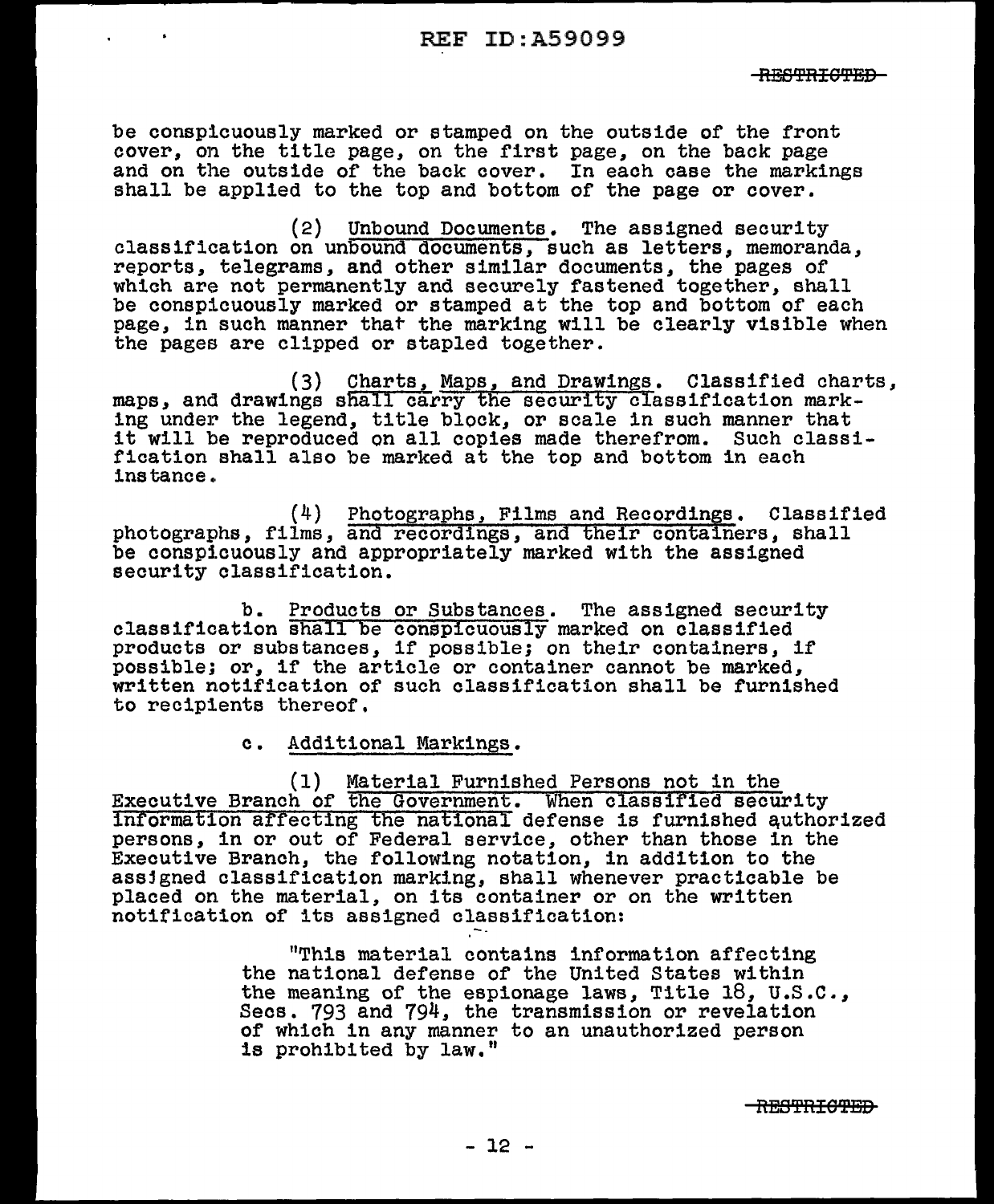Use of alternative marking concerning "Restricted Data" as defined by the Atomic Energy Act is authorized when appropriate.

34. TRANSMISSION

a. Preparation of Classified Security Information for Transmission.

(1) Outside an Agency.

(a) "Top Secret" Security Information and "Secret" Security Information.

1. ''Top Secret" security information and "Secret" security information shall be enclosed in opaque inner and outer covers.

2. The inner cover shall be a sealed wrapper or envelope plainly marked with the assigned security classification and address.

3. The outer cover shall be sealed and addressed with no indication of the security classification.

4. There shall be attached to or enclosed in the inner cover a receipt form containing no classified security information but identifying the addressor, addressee and the document; such receipt will be slgned by the proper recipient and returned to the sender.

5. Written material shall be protected from direct contact with the inner cover by a cover sheet or by folding<br>inward.

(b) "Confident1al"Security Information.

l. "Confidential" security information shall be prepared for transmission in the same manner as that indicated ror "Top Secret" security information and "Secret" security infor top secret security information and secret security in-<br>formation, except that it shall be covered by a receipt only when the sender deems it necessary.

(c) "Restricted" Security Information.

1. "Restricted" security information shall<br>be transmitted in a sealed wrapper or envelope without any indication of the security classification of the contents shown thereon.

2. No receipt shall be required for "Restricted" security information.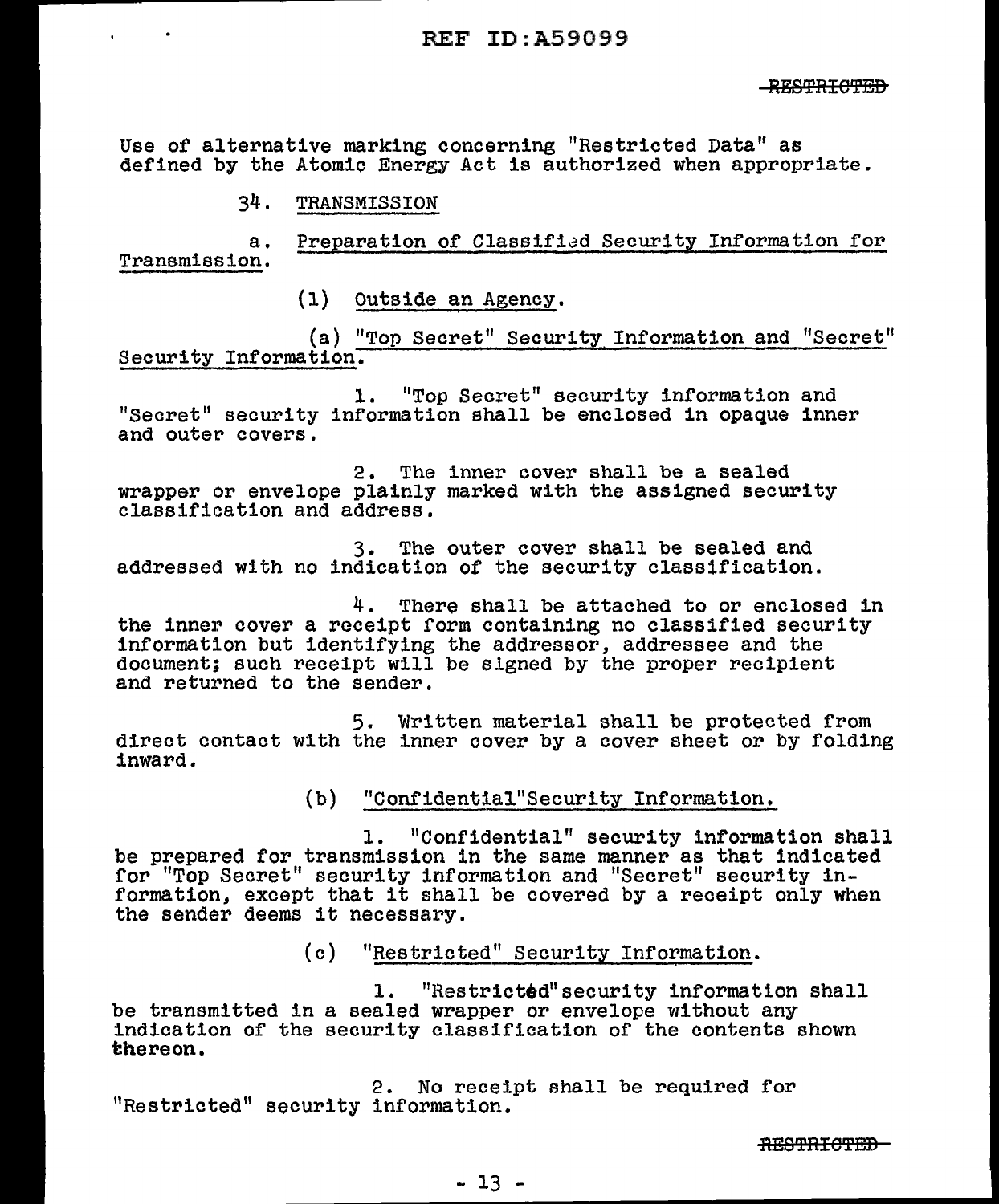(2) Within an Afency. Preparation of classified security information for transmission within an agency shall be governed by regulations, issued by the head of the agency, insuring a degree of security equivalent to that outlined above for transmission outside an agency.

## b. Transmission of Classified Security Information..

# (1) "Top Secret" Security Information.

(a) <sup>'</sup>he head of each agency shall designate Top Secret Control Officers to receive, maintain registers of, and dispatch all "Top Secret" security information.

(b) The transmission of "Top Secret" security<br>information shall be effected (1) preferably by direct contact of officials concerned or alternatively by specifically designated personnel, by State Department diplomatic pouch, by a messenger- courier system especially created for that purpose, or by electric means in encrypted form; or (2) in the case of information transmitted by the Federal Bureau of Investigation, such means of transmission may be used as are currently approved by the Director, Federal Bureau of Investigation, unless express reservation to the contrary is made in exceptional cases by the originating agency.

(2) "Secret" Security Information shall be transmitted within the continental United States by one of the means established for "Top Secret" security information, by an authorized courier, by United States registered mail, or by protected commercial express, air or surface. "Secret" security information may be transmitted outside the continental limits of the United States by one of the means established for "Top Secret" security information, by commanders or masters of vessels of<br>United States registry, or by United States Post Office registered mail through Army, Navy or Air Force postal facilities, provided that the material does not at any time pass out of United States Government control and does not pass through a foreign postal system. "Secret" security information may, however, be transmitted between United States Government and/or Canadian Government installations in continental United States, Canada and Alaska by United States and Canadian registered mail with registered mail receipt.

(3) "Confidential" Security Information shall be transmitted within the United States by one of the means established for higher classifications, by ordinary mail, or by express or freight under such specific conditions as may be prescribed by freight under such specific conditions as may be prescribed by the head of the department or agency concerned. Outside the continental United States, "Confidential" security information shall be transmitted in the same manner as authorized for higher security classifications.

 $-$ **RESTRICTED**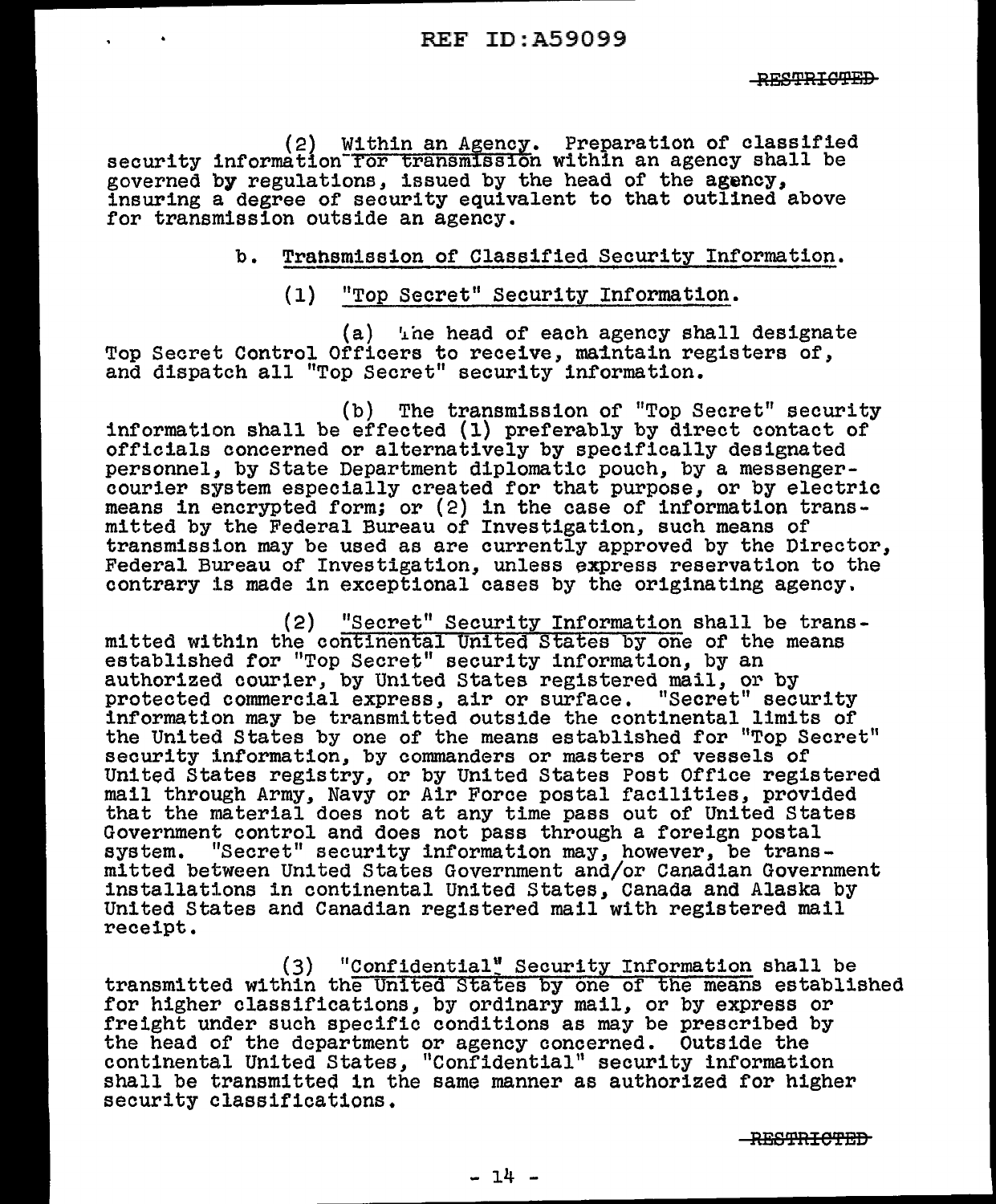(4) "'Restricted" security information shall be transmitted within the-continental United States by any means authorized for higher security classifications, or by express or freight. "Restricted" security information shall be transmitted outside the continental United States by one of the means established for higher security classitications, but registration of "Restricted" security information shall not be required when it is transmitted by Army, Navy or Air Force postal channels.

## 35. PHYSICAL SUCURITY

a. Storage Facilities. Classified security information not in actual use by, or urder direct observation of, an authorized person located in the same room shall be stored as set forth below:

(1) "Top Secret" Security Information shall be stored in the most secure facilities available. Normally it will be stored in a safe, a steel file cabinet, or other steel container having a three position dial-type combination lock and being of such weight, size, construction, or installation as to minimize possibility of physical theft or damage by fire or tampering. In lieu of such a container, the material may be stored in a secure room or vault approved for such use by the head of the agency and kept securely locked when not in use. Such approval shall not be construed to relieve the custodian of any responsibility for the safety of the classified security inforresponsibility for the safety of the classified security infor-<br>mation. If the foregoing safeguards are not available, material so classified shall be kept under surveillance of an armed guard when not in use.

(2) "Secret" and "Confidential" Security Information shall be stored in a manner authorized for "Top Secret" security information, or in metal file cabinets equipped with a steel lockbar and an approved three combination dial-type padlock from which the manufacturer's identification numbers have been obliterated, or in comparably secure facilities approved by the head or the agency.

(3) "Restricted" Security Information may be stored in a manner authorized for higher categories of classified security information, but ordinarily shall be stored in a container equipped with a reasonably secure locking device or other storage facility of comparable security approved by the head of the agency.

## b. Inspections

(1) It shall be the responsibility of the<br>individual charged with the custody of classified security information to accomplish the necessary inspections within his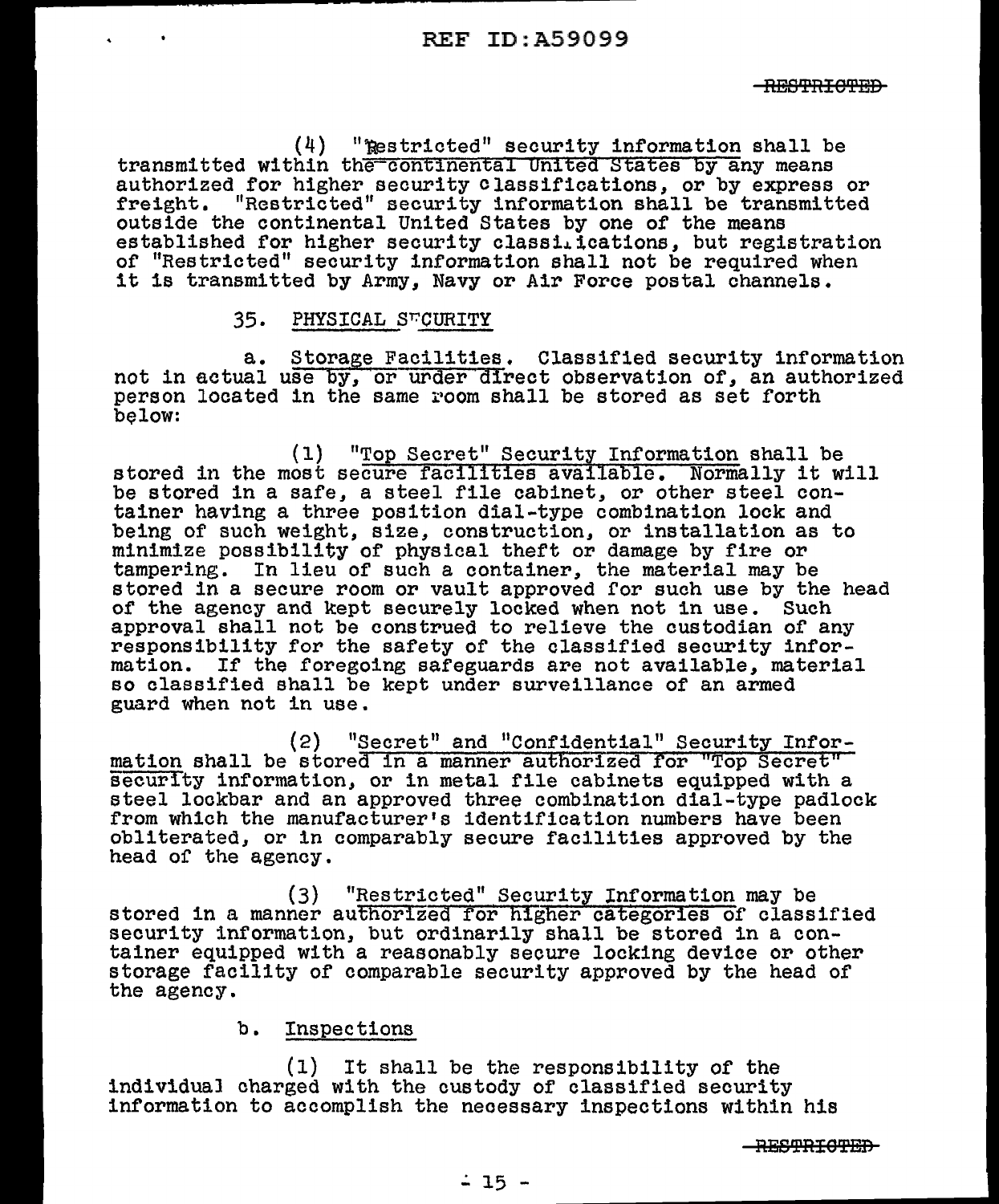area, to insure that all procedural safeguards prescribed by these regulations are taken to protect such information at all times.

(2) to make inspections on a room or area basis to insure that all classified security information has been properly and safely stored. In each agency, individuals shall be designated classified security information has been properly and safely

c. Safe Combinations

(1) Safe combinations shall be changed at least once a year; whenever a person knowing the combination is transferred from the office to which the safe is assigned; when a safe is first brought into an office; when the combination has been subjected to compromise; and at such other times as is deemed necessary.

(2) Knowledge of combinations shall be limited to the minimum necessary for operating purposes.

(3) Safe combinations shall be given a security classification equivalent to that of the most highly classified security information authorized by these regulations to be contained in the safe.

36. DESTRUCTION OF CLASSIFIED SECURITY INFORMATION

a. Types of Material Which May Be Destroyed

(1) Record Material may be destroyed only in accordance with the Act of July 7,  $1943$ , c. 192, 57 Stat. 380, as amended, 44 USC Secs. 366-380.

(2) Non-Record Material may be destroyed as soon as it has served its purpose.

b. Methods of Destruction. Classified record material, the destruction of which has been authorized, and classified nonrecord material shall be destroyed by the following methods under procedures established by the head of the agency:

(1) "Top Secret," "Secret" and "Confidential" Security Documents shall be destroyed by burning; products and substances by an equally complete method of destruction; in each case in the presence of an appropriate official. The head of an agency may authorize destruction of documents other than by burning, provided the resulting destruction is equally complete.

(2) "Restricted" Security Information shall be destroyed by burning, shredding or reduction to pulp, or an equally complete method of destruction.

BESTRIGTED